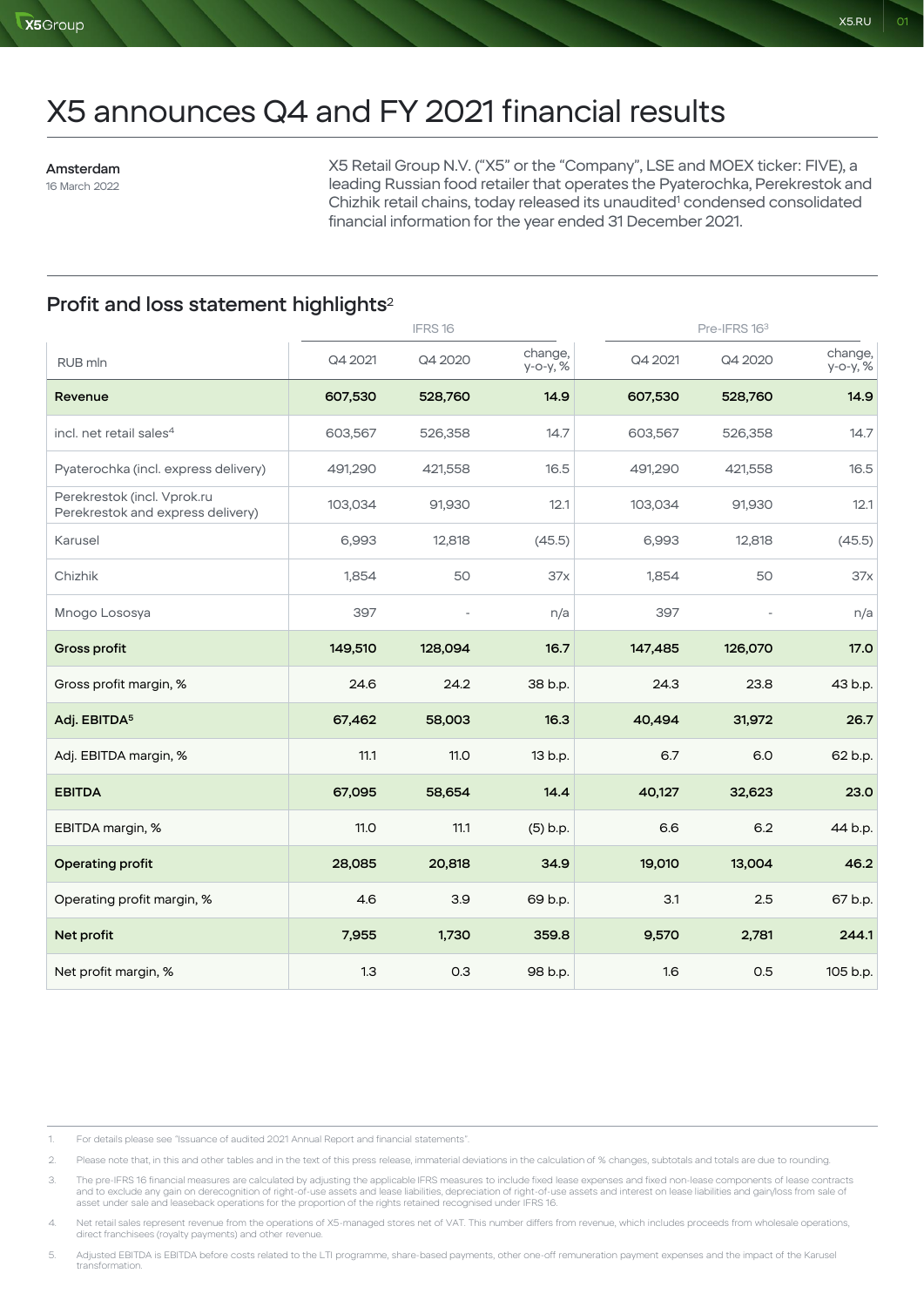|                                                                  |           | IFRS16    |                     |           | Pre-IFRS 16 |                     |
|------------------------------------------------------------------|-----------|-----------|---------------------|-----------|-------------|---------------------|
| RUB mln                                                          | FY 2021   | FY 2020   | change,<br>у-о-у, % | FY 2021   | FY 2020     | change,<br>у-о-у, % |
| Revenue                                                          | 2,204,819 | 1,978,026 | 11.5                | 2,204,819 | 1,978,026   | 11.5                |
| incl. net retail sales <sup>4</sup>                              | 2,194,477 | 1,973,346 | 11.2                | 2,194,477 | 1,973,346   | 11.2                |
| Pyaterochka (incl. express delivery)                             | 1,793,676 | 1,597,174 | 12.3                | 1,793,676 | 1,597,174   | 12.3                |
| Perekrestok (incl. Vprok.ru<br>Perekrestok and express delivery) | 365,119   | 320,459   | 13.9                | 365,119   | 320,459     | 13.9                |
| Karusel                                                          | 31,742    | 55,662    | (43.0)              | 31,742    | 55,662      | (43.0)              |
| Chizhik                                                          | 2,940     | 50        | 59x                 | 2,940     | 50          | 59x                 |
| Mnogo Lososya                                                    | 999       |           | n/a                 | 999       |             | n/a                 |
| <b>Gross profit</b>                                              | 561,317   | 494,620   | 13.5                | 553,363   | 487,223     | 13.6                |
| Gross profit margin, %                                           | 25.5      | 25.0      | 45 b.p.             | 25.1      | 24.6        | 47 b.p.             |
| Adj. EBITDA <sup>5</sup>                                         | 271,023   | 244,501   | 10.8                | 164,197   | 146,016     | 12.5                |
| Adj. EBITDA margin, %                                            | 12.3      | 12.4      | $(7)$ b.p.          | 7.4       | 7.4         | 7 b.p.              |
| <b>EBITDA</b>                                                    | 267,850   | 243,622   | 9.9                 | 161,024   | 145,137     | 10.9                |
| EBITDA margin, %                                                 | 12.1      | 12.3      | $(17)$ b.p.         | 7.3       | 7.3         | $(3)$ b.p.          |
| Operating profit                                                 | 117,572   | 105,717   | 11.2                | 84,359    | 76,785      | 9.9                 |
| Operating profit margin, %                                       | 5.3       | 5.3       | $(1)$ b.p.          | 3.8       | 3.9         | (6) b.p.            |
| Net profit                                                       | 42,738    | 28,344    | 50.8                | 48,513    | 39,180      | 23.8                |
| Net profit margin, %                                             | 1.9       | 1.4       | 51 b.p.             | 2.2       | 2.0         | 22 b.p.             |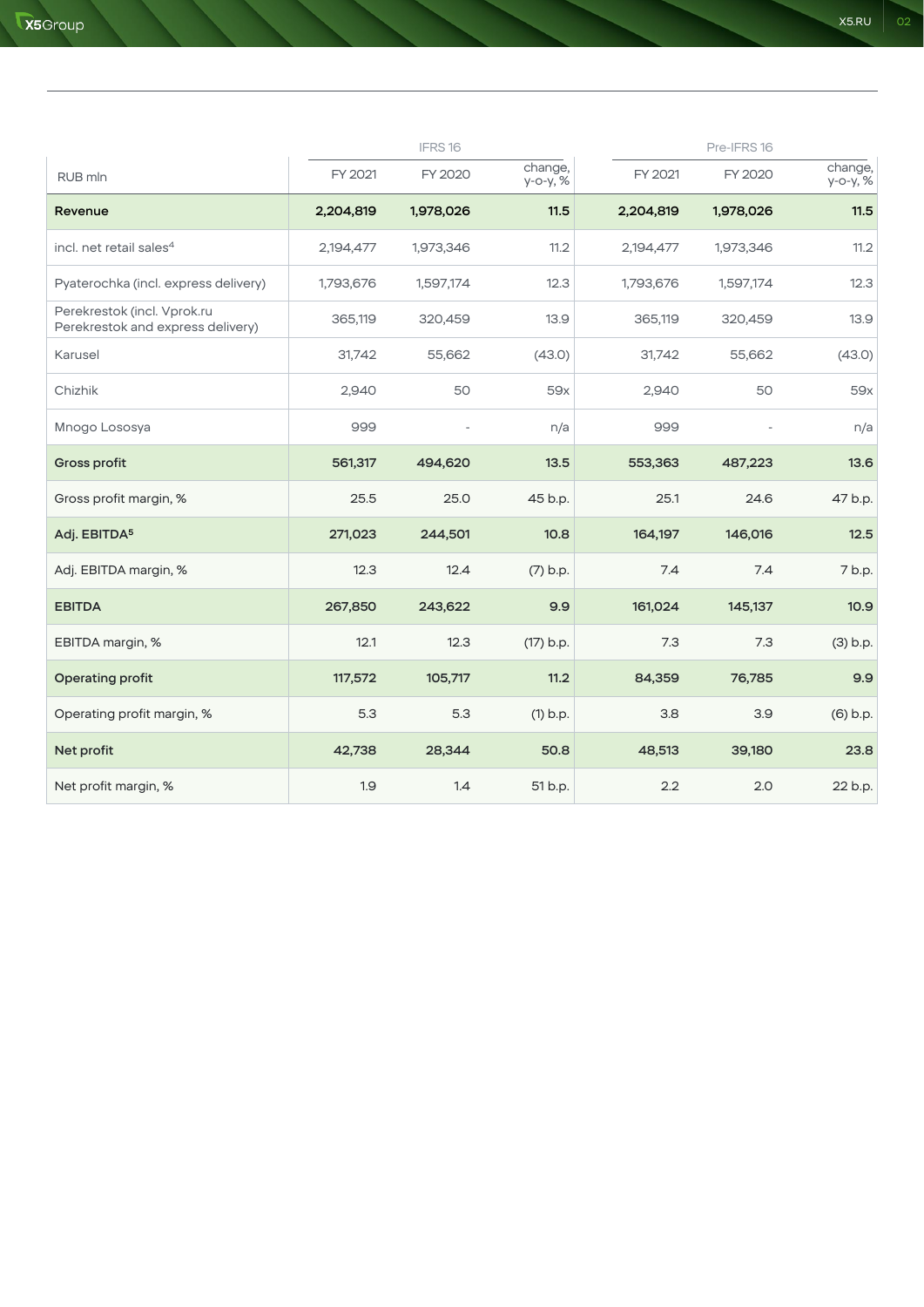### **Revenue**

Revenue growth reached 14.9% year-on-year in Q4 2021, driven by positive LFL sales, selling space expansion and 92.9% revenue growth in X5's digital businesses. The latter reflected higher demand from customers for online services, an incremental increase in the number of new online customers, expansion of express delivery and Vprok.ru Perekrestok operations to new geographies, expansion of the 5Post delivery network, additional new e-commerce partners for 5Post and the acquisition of Mnogo Lososya dark kitchens.

# Selling space by format, square metres (sqm)

|                       | 31 DECEMBER 2021 | 31 DECEMBER 2020         | <b>CHANGE VS</b><br>31 DECEMBER 2020, % |
|-----------------------|------------------|--------------------------|-----------------------------------------|
| Selling space, sqm    |                  |                          |                                         |
| Pyaterochka           | 7,048,488        | 6,541,622                | 7.7                                     |
| Perekrestok           | 1,098,905        | 1,013,860                | 8.4                                     |
| Karusel               | 128,063          | 222,119                  | (42.3)                                  |
| Chizhik               | 20,327           | 980                      | 21x                                     |
| Mnogo Lososya         | 4,992            | $\overline{\phantom{a}}$ | n/a                                     |
| X5 Group <sup>6</sup> | 8,409,757        | 7,840,055                | 7.3                                     |

# Q4 and FY 2021 LFL<sup>7</sup> store performance by format, % change y-o-y

In Q4 2021, LFL sales performance accelerated year-on-year to 9.0%, supported by solid LFL results at Pyaterochka and Perekrestok at 9.8% and 6.0%, respectively.

The LFL basket was the main driver of LFL sales in Q4 2021, with LFL traffic in positive territory at 1.5% year-on-year.

|             |              | Q4 2021        |               |              | FY 2021        |               |  |
|-------------|--------------|----------------|---------------|--------------|----------------|---------------|--|
|             | <b>SALES</b> | <b>TRAFFIC</b> | <b>BASKET</b> | <b>SALES</b> | <b>TRAFFIC</b> | <b>BASKET</b> |  |
| Pyaterochka | 9.8          | 1.7            | 8.0           | 5.6          | 1.4            | 4.1           |  |
| Perekrestok | 6.0          | 0.8            | 5.2           | 3.8          | 3.2            | 0.5           |  |
| Karusel     | (8.0)        | (14.8)         | 8.0           | (8.4)        | (9.3)          | 1.0           |  |
| X5 Group    | 9.0          | 1.5            | 7.3           | 5.1          | 1.5            | 3.5           |  |

For more details on net retail sales performance, please refer to X5's [Q4 2021 Trading Update.](https://www.x5.ru/en/PublishingImages/Pages/Media/News/Q4_2021_Trading_Update_ENG.pdf)

6. Including Vprok.ru Perekrestok dark stores and Chizhik stores

7. LFL comparisons of retail sales between two periods are comparisons of retail sales in local currency (including VAT) generated by the relevant stores. The stores that are included in<br>LFL comparisons are those that have stores that fit our LFL criteria in each reporting period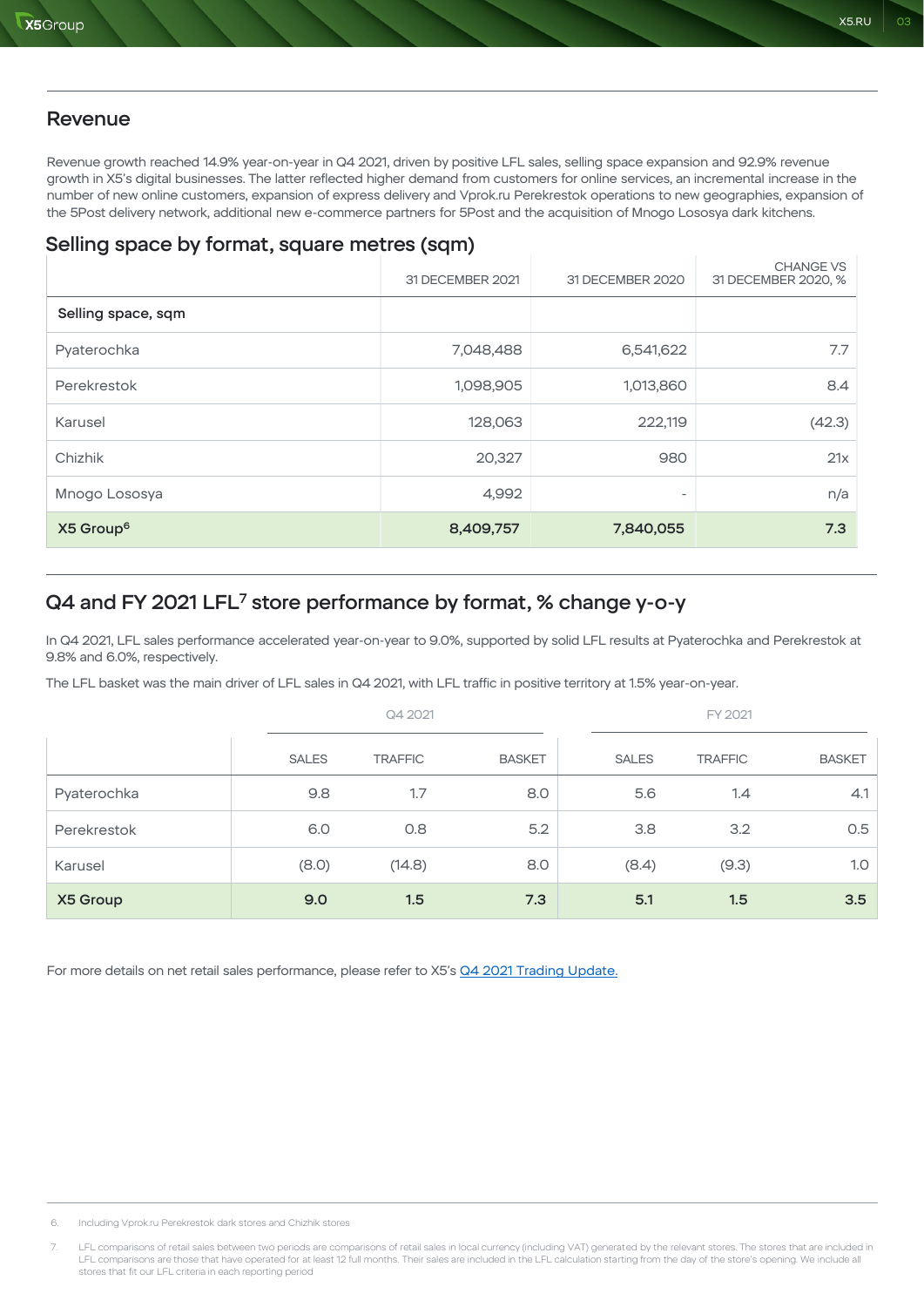# Selling, general and administrative (SG&A) expenses (excl. D&A&I and the impact of the Karusel transformation)

|                                                                                                   |           | IFRS16    |                     |            | Pre-IFRS 16 |                     |
|---------------------------------------------------------------------------------------------------|-----------|-----------|---------------------|------------|-------------|---------------------|
| RUB mln                                                                                           | Q4 2021   | Q4 2020   | change,<br>у-о-у, % | Q4 2021    | Q4 2020     | change,<br>у-о-у, % |
| Staff costs                                                                                       | (50, 332) | (42, 358) | 18.8                | (50, 332)  | (42, 358)   | 18.8                |
| % of revenue                                                                                      | 8.3       | 8.0       | 27 b.p.             | 8.3        | 8.0         | 27 b.p.             |
| incl. LTI and share-based<br>payments                                                             | (516)     | 1,185     | n/m                 | (516)      | 1,185       | n/m                 |
| staff costs excl. LTI and share-<br>based payments as % of<br>revenue                             | 8.2       | 8.2       | $(4)$ b.p.          | 8.2        | 8.2         | $(4)$ b.p.          |
| Lease expenses                                                                                    | (4,296)   | (2,941)   | 46.1                | (27, 498)  | (25,009)    | 10.0                |
| % of revenue                                                                                      | 0.7       | 0.6       | 15 b.p.             | 4.5        | 4.7         | $(20)$ b.p.         |
| <b>Utilities</b>                                                                                  | (12, 487) | (11, 019) | 13.3                | (12, 487)  | (11, 019)   | 13.3                |
| % of revenue                                                                                      | 2.1       | 2.1       | $(3)$ b.p.          | 2.1        | 2.1         | $(3)$ b.p.          |
| Other store costs                                                                                 | (6,150)   | (5,988)   | 2.7                 | (6,360)    | (6, 246)    | 1.8                 |
| % of revenue                                                                                      | 1.0       | 1.1       | $(12)$ b.p.         | 1.0        | 1.2         | $(13)$ b.p.         |
| Third-party services                                                                              | (8,017)   | (6,162)   | 30.1                | (7,923)    | (6,063)     | 30.7                |
| % of revenue                                                                                      | 1.3       | 1.2       | 15 b.p.             | 1.3        | 1.1         | 16 b.p.             |
| Other expenses                                                                                    | (7,824)   | (5,784)   | 35.3                | (9,127)    | (6,634)     | 37.6                |
| % of revenue                                                                                      | 1.3       | 1.1       | 19 b.p.             | 1.5        | 1.3         | 25 b.p.             |
| <b>SG&amp;A</b> (excl. D&A&I and the<br>impact of the Karusel<br>transformation)                  | (89, 106) | (74, 252) | 20.0                | (113, 727) | (97, 329)   | 16.8                |
| % of revenue                                                                                      | 14.7      | 14.0      | 62 b.p.             | 18.7       | 18.4        | 31 b.p.             |
| SG&A (excl. D&A&I, LTI, share-<br>based payments and the impact<br>of the Karusel transformation) | (88,590)  | (75, 437) | 17.4                | (113, 211) | (98, 514)   | 14.9                |
| % of revenue                                                                                      | 14.6      | 14.3      | 32 b.p.             | 18.6       | 18.6        | 0 b.p.              |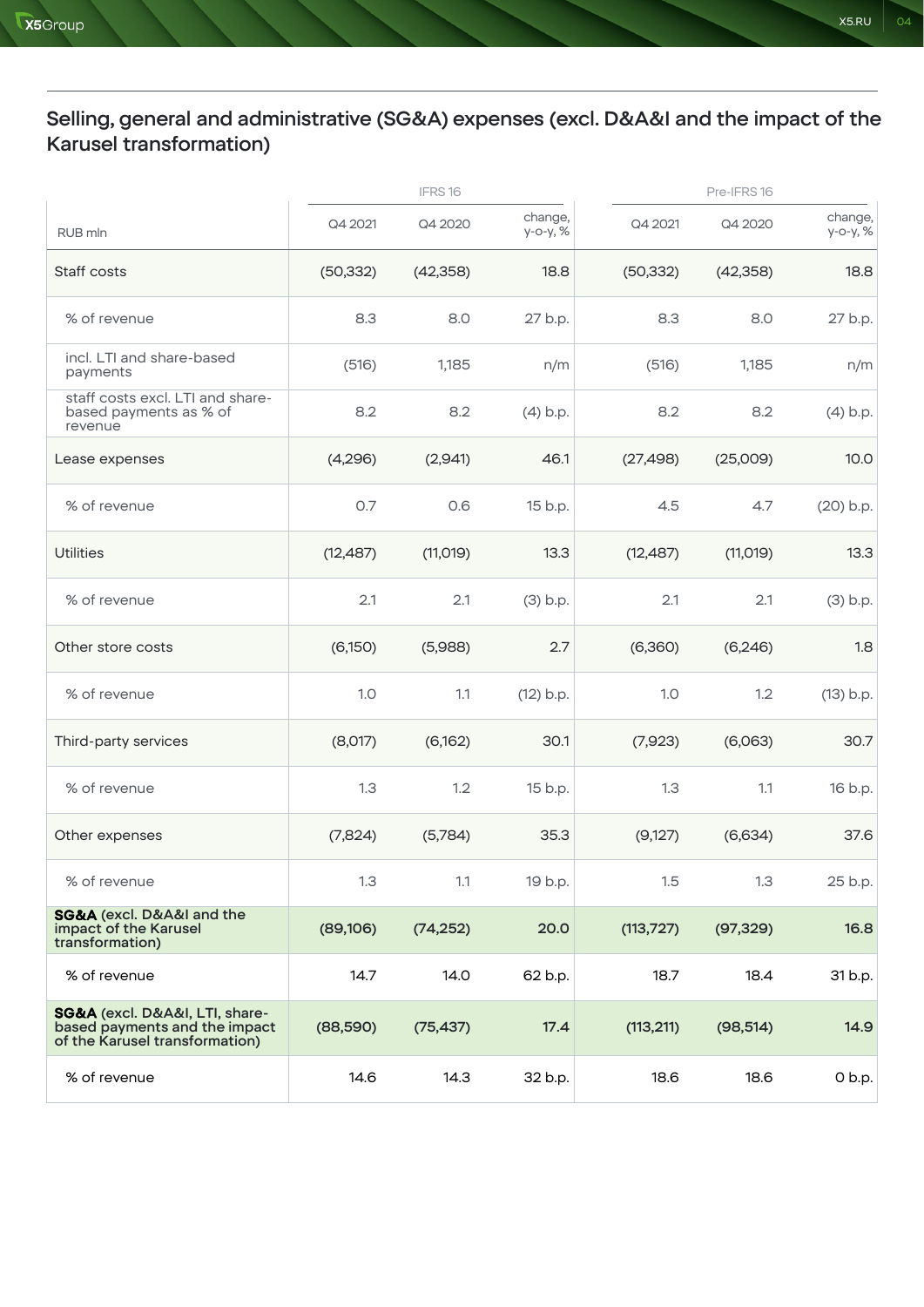|                                                                                                 |            | IFRS16     |                        |            | Pre-IFRS16 |                     |
|-------------------------------------------------------------------------------------------------|------------|------------|------------------------|------------|------------|---------------------|
| RUB mln                                                                                         | FY 2021    | FY 2020    | change,<br>$y$ -0-y, % | FY 2021    | FY 2020    | change,<br>у-о-у, % |
| Staff costs                                                                                     | (185, 572) | (159, 261) | 16.5                   | (185, 572) | (159, 261) | 16.5                |
| % of revenue                                                                                    | 8.4        | 8.1        | 37 b.p.                | 8.4        | 8.1        | 37 b.p.             |
| incl. LTI and share-based<br>payments                                                           | (3,011)    | (345)      | 772.8                  | (3,011)    | (345)      | 772.8               |
| staff costs excl. LTI and share-<br>based payments as % of<br>revenue                           | 8.3        | 8.0        | 25 b.p.                | 8.3        | 8.0        | 25 b.p.             |
| Lease expenses                                                                                  | (14, 452)  | (11, 291)  | 28.0                   | (105, 451) | (96, 573)  | 9.2                 |
| % of revenue                                                                                    | 0.7        | 0.6        | 8 b.p.                 | 4.8        | 4.9        | $(10)$ b.p.         |
| <b>Utilities</b>                                                                                | (45, 539)  | (39, 819)  | 14.4                   | (45,539)   | (39, 819)  | 14.4                |
| % of revenue                                                                                    | 2.1        | 2.0        | 5 b.p.                 | 2.1        | 2.0        | 5 b.p.              |
| Other store costs                                                                               | (22, 568)  | (21, 625)  | 4.4                    | (23, 418)  | (22, 621)  | 3.5                 |
| % of revenue                                                                                    | 1.0        | 1.1        | $(7)$ b.p.             | 1.1        | 1.1        | $(8)$ b.p.          |
| Third-party services                                                                            | (22,016)   | (16, 257)  | 35.4                   | (21,718)   | (15,894)   | 36.6                |
| % of revenue                                                                                    | 1.0        | 0.8        | 18 b.p.                | 1.0        | 0.8        | 18 b.p.             |
| Other expenses                                                                                  | (26, 881)  | (19,697)   | 36.5                   | (31,518)   | (23,015)   | 36.9                |
| % of revenue                                                                                    | 1.2        | 1.0        | 22 b.p.                | 1.4        | 1.2        | 27 b.p.             |
| <b>SG&amp;A</b> (excl. D&A&I and impact<br>from the Karusel transformation)                     | (317, 028) | (267,950)  | 18.3                   | (413, 216) | (357, 183) | 15.7                |
| % of revenue                                                                                    | 14.4       | 13.5       | 83 b.p.                | 18.7       | 18.1       | 68 b.p.             |
| SG&A (excl. D&A&I, LTI, share-<br>based payments and impact<br>from the Karusel transformation) | (314, 017) | (267, 605) | 17.3                   | (410, 205) | (356, 838) | <b>15.0</b>         |
| % of revenue                                                                                    | 14.2       | 13.5       | 71 b.p.                | 18.6       | 18.0       | 56 b.p.             |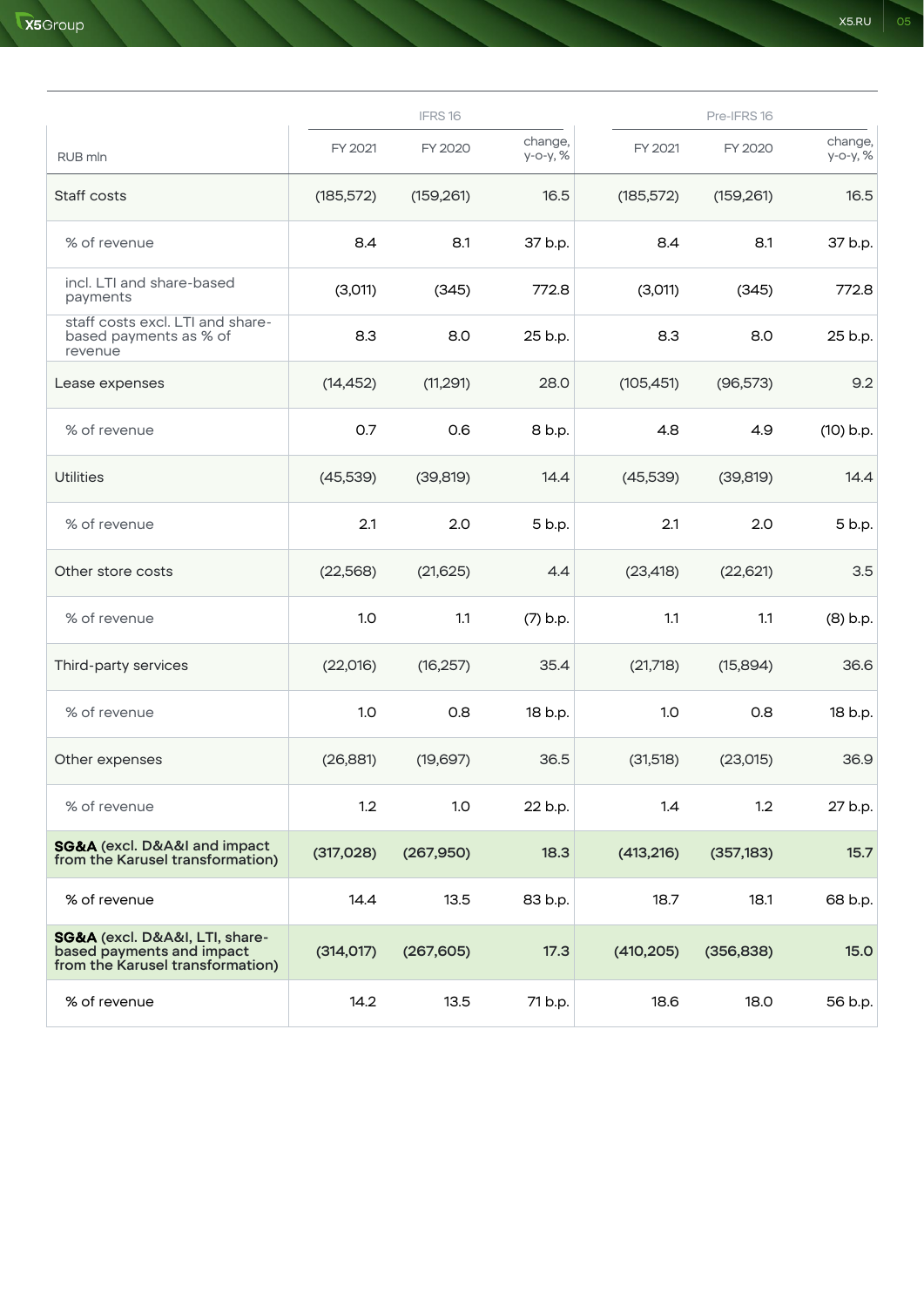In Q4 2021, SG&A expenses excluding D&A&I, LTI, share-based payments and the impact of the Karusel transformation under IFRS 16 as a percentage of revenue increased by 32 b.p. to 14.6% (flat at 18.6% pre-IFRS 16), driven by higher other expenses, thirdparty services and lease expenses.

In 2021, SG&A expenses excluding D&A&I, LTI, share-based payments and the impact of the Karusel transformation under IFRS 16 as a percentage of revenue increased by 71 b.p. to 14.2% (increased by 56 b.p. to 18.6% pre-IFRS 16), driven by higher staff costs, lease expenses, utilities, third-party services and other expenses.

As a percentage of revenue, the Company's income from leases, subleases and other operations<sup>8</sup> under IFRS 16 totalled 1.1%, an increase of 6 b.p. year-on-year in Q4 2021 (an increase of 18 b.p. to 1.0% pre-IFRS 16), due to the increase in revenue from sales of recyclable materials on the back of improved efficiency of internal processes.

# EBITDA and EBITDA margin

|                                                                                                  |          | IFRS16    |                       |            | Pre-IFRS16 |                          |  |
|--------------------------------------------------------------------------------------------------|----------|-----------|-----------------------|------------|------------|--------------------------|--|
| RUB mln                                                                                          | Q4 2021  | Q4 2020   | change,<br>$y$ -o-y % | Q4 2021    | Q4 2020    | change,<br>$y - 0 - y$ % |  |
| Gross profit                                                                                     | 149,510  | 128,094   | 16.7                  | 147,485    | 126,070    | 17.0                     |  |
| Gross profit margin, %                                                                           | 24.6     | 24.2      | 38 b.p.               | 24.3       | 23.8       | 43 b.p.                  |  |
| SG&A (excl. D&A&I, LTI, share-based<br>payments and the effect of the<br>Karusel transformation) | (88,590) | (75, 437) | 17.4                  | (113, 211) | (98, 514)  | 14.9                     |  |
| % of revenue                                                                                     | 14.6     | 14.3      | 32 b.p.               | 18.6       | 18.6       | $O$ b.p.                 |  |
| Net impairment losses on financial<br>assets                                                     | 73       | 39        | 87.2                  | 73         | 39         | 87.2                     |  |
| % of revenue                                                                                     | 0.012    | 0.007     | $0$ b.p.              | 0.012      | 0.007      | $0$ b.p.                 |  |
| Lease/sublease and other income<br>(excl. the effect of the Karusel<br>transformation)           | 6,469    | 5,307     | 21.9                  | 6,147      | 4,377      | 40.4                     |  |
| % of revenue                                                                                     | 1.1      | 1.0       | 6 b.p.                | 1.0        | 0.8        | 18 b.p.                  |  |
| Adj. EBITDA                                                                                      | 67,462   | 58,003    | 16.3                  | 40,494     | 31,972     | 26.7                     |  |
| Adj. EBITDA margin, %                                                                            | 11.1     | 11.0      | 13 b.p.               | 6.7        | 6.0        | 62 b.p.                  |  |
| LTI, share-based payments and other<br>one-off remuneration payment<br>expenses and SSC          | (516)    | 1,185     | n/m                   | (516)      | 1,185      | n/m                      |  |
| % of revenue                                                                                     | O.1      | (0.2)     | 31 b.p.               | 0.1        | (0.2)      | 31 b.p.                  |  |
| Effect of the Karusel transformation                                                             | 150      | (534)     |                       | 150        | (534)      |                          |  |
| % of revenue                                                                                     | (0.0)    | O.1       | $(13)$ b.p.           | (0.0)      | O.1        | $(13)$ b.p.              |  |
| <b>EBITDA</b>                                                                                    | 67,095   | 58,654    | 14.4                  | 40,127     | 32,623     | 23.0                     |  |
| EBITDA margin, %                                                                                 | 11.0     | 11.1      | (5) b.p.              | 6.6        | 6.2        | 44 b.p.                  |  |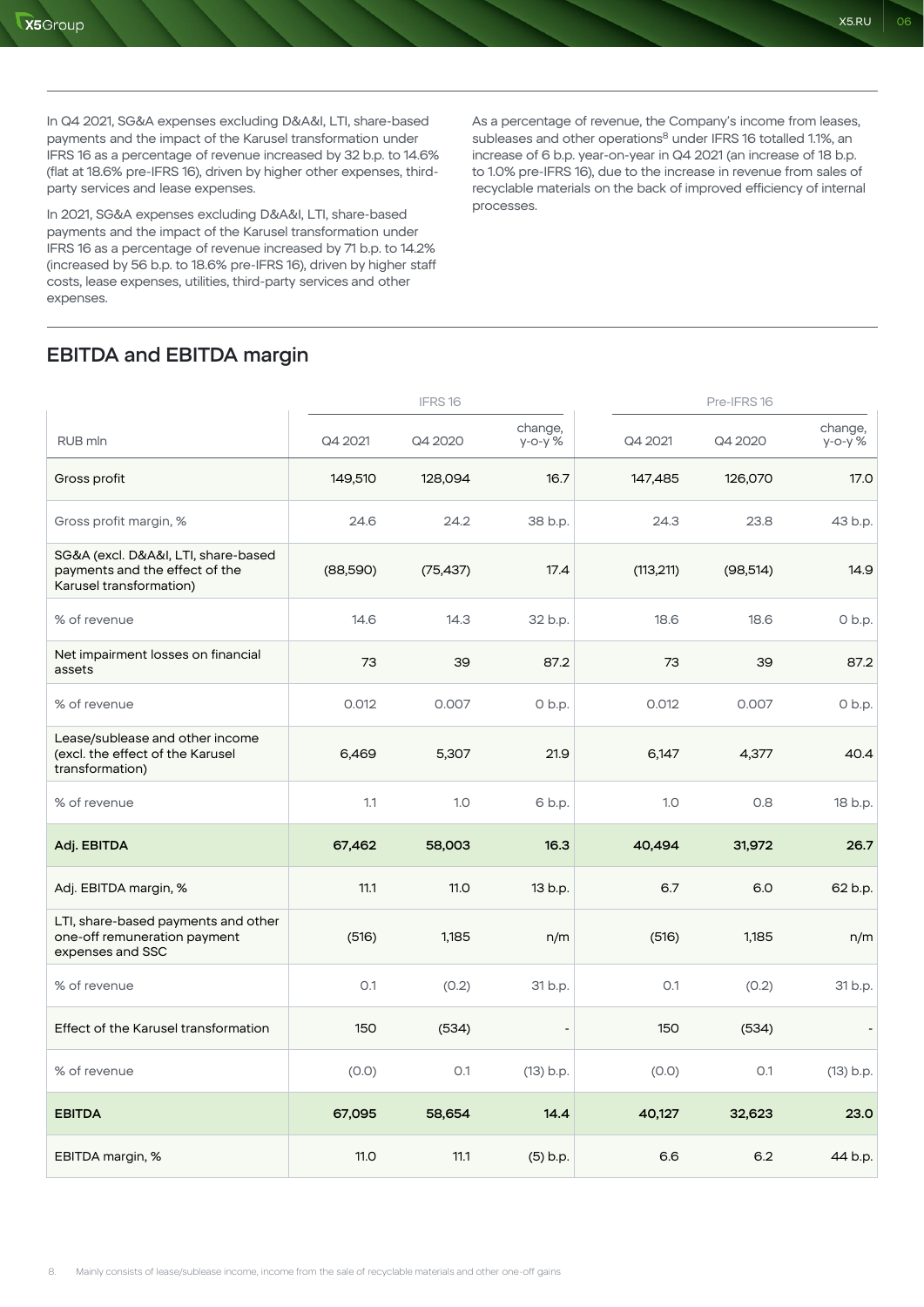|                                                                                                  |            | IFRS16     |                         |            | Pre-IFRS16 |                       |
|--------------------------------------------------------------------------------------------------|------------|------------|-------------------------|------------|------------|-----------------------|
| RUB mln                                                                                          | FY 2021    | FY 2020    | change,<br>$y$ -o-y $%$ | FY 2021    | FY 2020    | change,<br>$y$ -o-y % |
| Gross profit                                                                                     | 561,317    | 494,620    | 13.5                    | 553,363    | 487,223    | 13.6                  |
| Gross profit margin, %                                                                           | 25.5       | 25.0       | 45 b.p.                 | 25.1       | 24.6       | 47 b.p.               |
| SG&A (excl. D&A&I, LTI, share-based<br>payments and the effect of the<br>Karusel transformation) | (314, 017) | (267, 605) | 17.3                    | (410, 205) | (356, 838) | 15.0                  |
| % of revenue                                                                                     | 14.2       | 13.5       | 71 b.p.                 | 18.6       | 18.0       | 56 b.p.               |
| Net impairment losses on financial<br>assets                                                     | (154)      | (251)      | (38.6)                  | (154)      | (251)      | (38.6)                |
| % of revenue                                                                                     | 0.007      | 0.013      | $(1)$ b.p.              | 0.007      | 0.013      | $(1)$ b.p.            |
| Lease/sublease and other income<br>(excl. the effect of the Karusel<br>transformation)           | 23,877     | 17,737     | 34.6                    | 21,193     | 15,882     | 33.4                  |
| % of revenue                                                                                     | 1.1        | 0.9        | 19 b.p.                 | 1.0        | 0.8        | 16 b.p.               |
| Adj. EBITDA                                                                                      | 271,023    | 244,501    | 10.8                    | 164,197    | 146,016    | 12.5                  |
| Adj. EBITDA margin, %                                                                            | 12.3       | 12.4       | $(7)$ b.p.              | 7.4        | 7.4        | 7 b.p.                |
| LTI, share-based payments and other<br>one-off remuneration payment<br>expenses and SSC          | (3,011)    | (345)      | 772.8                   | (3,011)    | (345)      | 772.8                 |
| % of revenue                                                                                     | O.1        | 0.0        | 12 b.p.                 | O.1        | 0.0        | 12 b.p.               |
| Effect of the Karusel transformation                                                             | (162)      | (534)      | (69.6)                  | (162)      | (534)      | (69.9)                |
| % of revenue                                                                                     | 0.0        | 0.0        | $(2)$ b.p.              | 0.0        | 0.0        | $(2)$ b.p.            |
| <b>EBITDA</b>                                                                                    | 267,850    | 243,622    | 9.9                     | 161,024    | 145,137    | 10.9                  |
| EBITDA margin, %                                                                                 | 12.1       | 12.3       | (17) b.p.               | 7.3        | 7.3        | (3) b.p.              |

## D&A&I

Depreciation, amortisation and impairment costs under IFRS 16 decreased as a percentage of revenue by 73 b.p. year-on-year to 6.4% (down 23 b.p. year-on-year to 3.5% pre-IFRS 16) in Q4 2021, totalling RUB 39,010 million (RUB 21,117 million pre-IFRS 16). This was mainly driven by the optimisation of the Company's refurbishment plan, which was partially offset by additional impairment. In 2021, depreciation, amortisation and impairment costs under IFRS 16 decreased by 16 b.p. year-on-year to 6.8% (increased by 2 b.p. year-onyear to 3.5% pre-IFRS 16), totalling RUB 150,278 million (RUB 76,665 million pre-IFRS 16).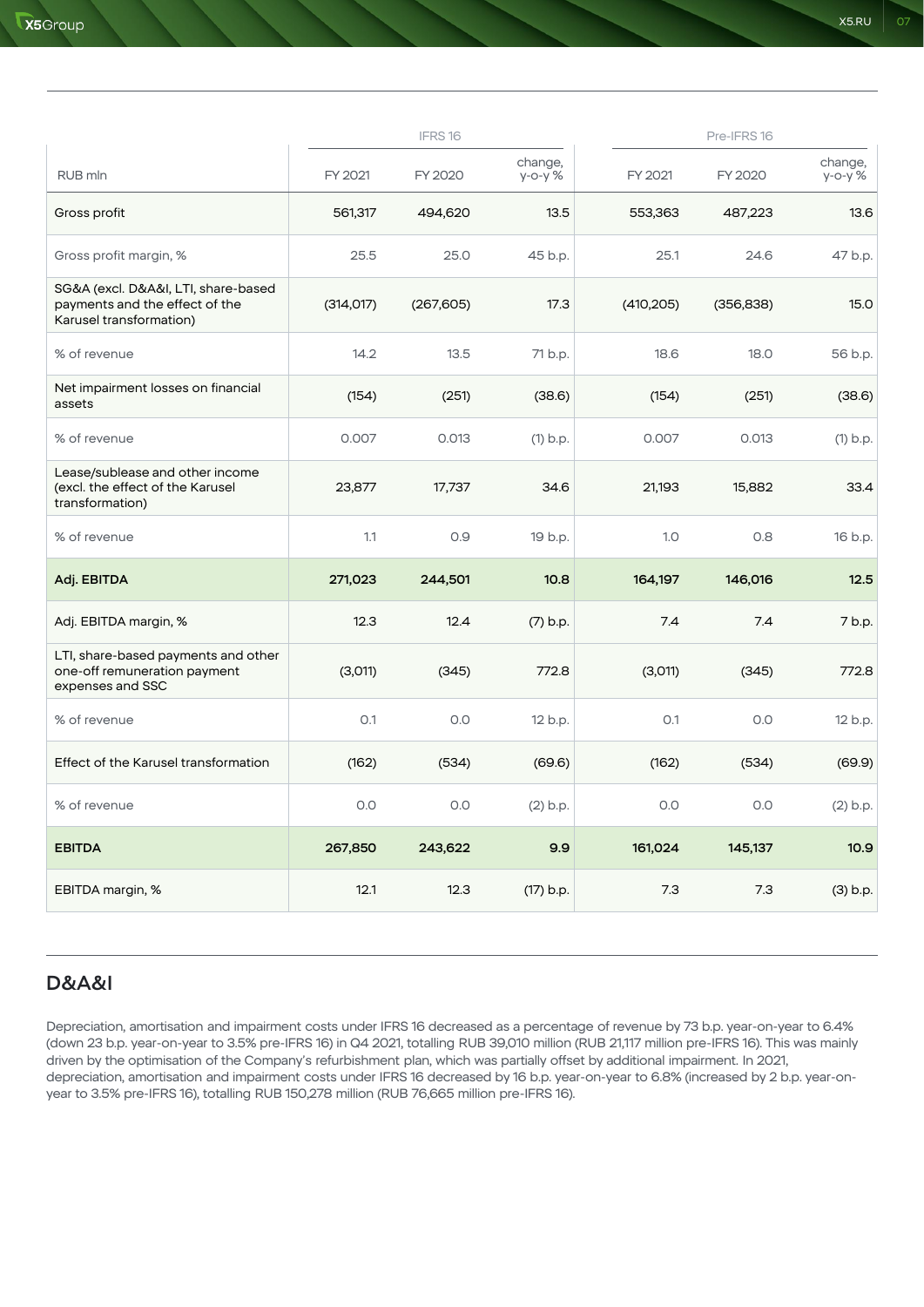|                             |           | IFRS16    |                    |                          | Pre-IFRS16 |                       |
|-----------------------------|-----------|-----------|--------------------|--------------------------|------------|-----------------------|
| RUB mln                     | Q4 2021   | Q4 2020   | change,<br>у-о-у % | Q4 2021                  | Q4 2020    | change,<br>$y$ -o-y % |
| <b>Operating profit</b>     | 28,085    | 20,818    | 34.9               | 19,010                   | 13,004     | 46.2                  |
| Net finance costs           | (14, 956) | (14, 147) | 5.7                | (4, 118)                 | (4, 187)   | (1.6)                 |
| Share of loss of associates | ٠         | (5)       | n/m                | $\overline{\phantom{a}}$ | (5)        | n/m                   |
| Net FX result               | (299)     | 1,112     | n/m                | (41)                     | 291        | n/m                   |
| <b>Profit before tax</b>    | 12,830    | 7,778     | 65.0               | 14,851                   | 9,103      | 63.1                  |
| Income tax expense          | (4,875)   | (6,048)   | (19.4)             | (5,281)                  | (6, 322)   | (16.5)                |
| <b>Net profit</b>           | 7,955     | 1,730     | 359.8              | 9,570                    | 2,781      | 244.1                 |
| Net profit margin, %        | 1.3       | 0.3       | 98 b.p.            | 1.6                      | 0.5        | 105 b.p.              |

|                             |                          | IFRS16    |                         |                          | Pre-IFRS 16 |                    |
|-----------------------------|--------------------------|-----------|-------------------------|--------------------------|-------------|--------------------|
| RUB mln                     | FY 2021                  | FY 2020   | change,<br>$y$ -o-y $%$ | FY 2021                  | FY 2020     | change,<br>у-о-у % |
| <b>Operating profit</b>     | 117,572                  | 105,717   | 11.2                    | 84,359                   | 76,785      | 9.9                |
| Net finance costs           | (57, 229)                | (56, 636) | 1.0                     | (16, 569)                | (16, 627)   | (0.3)              |
| Share of loss of associates | $\overline{\phantom{a}}$ | (20)      | n/m                     | $\overline{\phantom{a}}$ | (20)        | n/m                |
| Net FX result               | 399                      | (3,391)   | n/m                     | 175                      | (913)       | n/m                |
| <b>Profit before tax</b>    | 60,742                   | 45,670    | 33.0                    | 67,965                   | 59,225      | 14.8               |
| Income tax expense          | (18,004)                 | (17, 326) | 3.9                     | (19, 452)                | (20, 045)   | (3.0)              |
| <b>Net profit</b>           | 42,738                   | 28,344    | 50.8                    | 48,513                   | 39,180      | 23.8               |
| Net profit margin, %        | 1.9                      | 1.4       | 51 b.p.                 | 2.2                      | 2.0         | 22 b.p.            |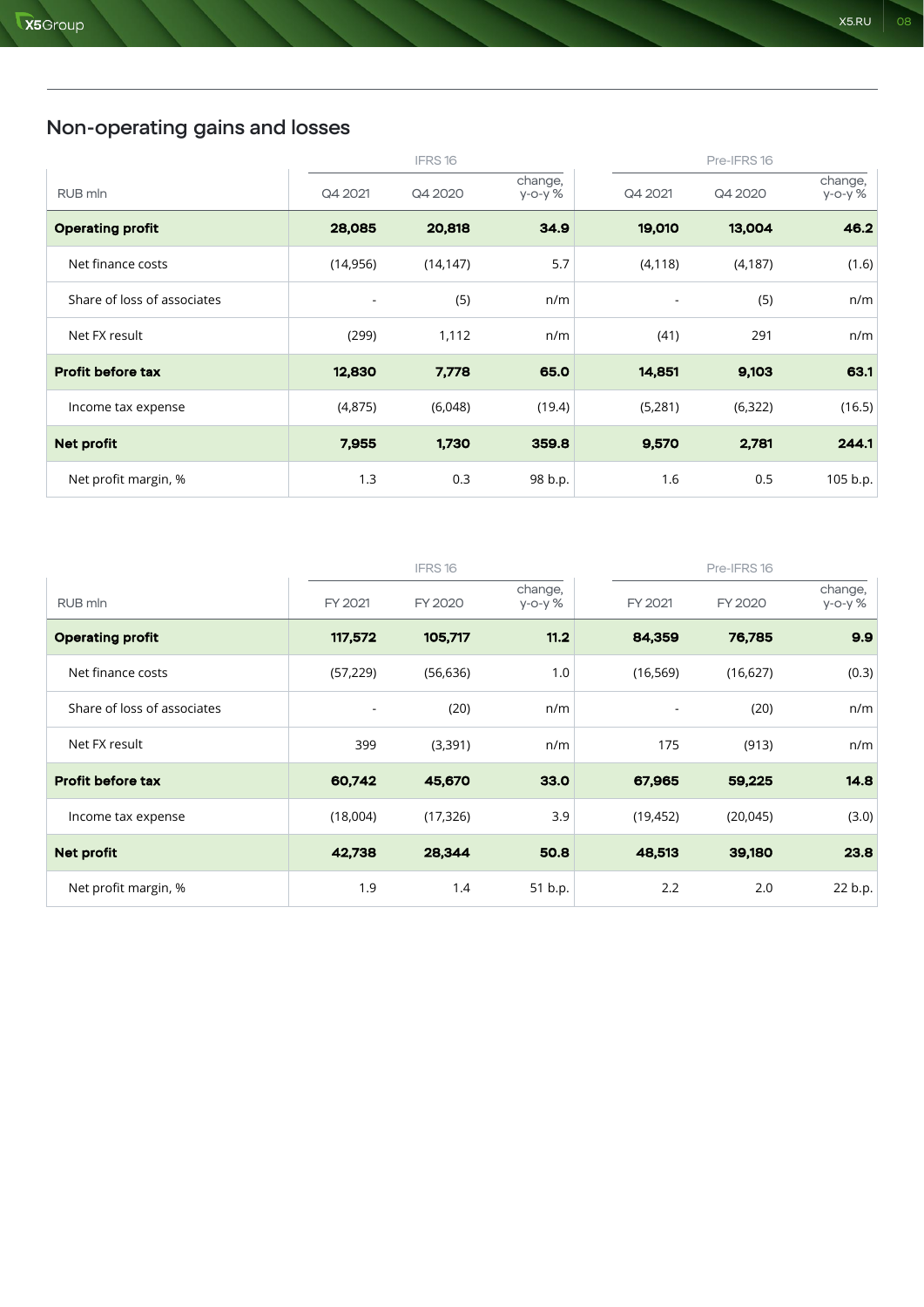# Consolidated cash flow statement highlights

|                                                                         |           | IFRS16    |                        |           | Pre-IFRS16 |                     |  |
|-------------------------------------------------------------------------|-----------|-----------|------------------------|-----------|------------|---------------------|--|
| RUB mln                                                                 | Q4 2021   | Q4 2020   | change,<br>$y$ -o-y, % | Q4 2021   | Q4 2020    | change,<br>у-о-у, % |  |
| Net cash from operating activities<br>before changes in working capital | 66,274    | 57,957    | 14.4                   | 39,628    | 32,859     | 20.6                |  |
| Change in working capital                                               | 31,415    | 5,163     | 508.5                  | 31,582    | 4,621      | 583.4               |  |
| Net interest and income tax<br>paid                                     | (24, 444) | (27,063)  | (9.7)                  | (13, 632) | (17, 126)  | (20.4)              |  |
| Net cash flows generated from<br>operating activities                   | 73,245    | 36,057    | 103.1                  | 57,578    | 20,354     | 182.9               |  |
| Adj. net cash used in investing<br>activities <sup>9</sup>              | (25, 615) | (25, 612) | 0.0                    | (25, 797) | (25, 612)  | 0.7                 |  |
| Short-term financial investments                                        | (50,000)  |           | n/m                    | (50,000)  |            | n/m                 |  |
| Net cash generated from/(used in)<br>financing activities               | 15,540    | (2, 114)  | n/m                    | 31,389    | 13,589     | 131.0               |  |
| Effect of exchange rate changes<br>on cash and cash equivalents         | (5)       | 5         | n/m                    | (5)       | 5          | n/m                 |  |
| Net increase in cash and cash<br>equivalents                            | 13,165    | 8,336     | 57.9                   | 13,165    | 8,336      | 57.9                |  |

|                                                                         |           | Pre-IFRS 16<br>IFRS16 |                        |           |           |                     |
|-------------------------------------------------------------------------|-----------|-----------------------|------------------------|-----------|-----------|---------------------|
| RUB mln                                                                 | FY 2021   | FY 2020               | change,<br>$y$ -o-y, % | FY 2021   | FY 2020   | change,<br>у-о-у, % |
| Net cash from operating activities<br>before changes in working capital | 265,528   | 240,801               | 10.3                   | 161,387   | 144,312   | 11.8                |
| Change in working capital                                               | 32,415    | 2,247                 | 1,342.6                | 32,244    | 1,261     | 2,457.0             |
| Net interest and income tax<br>paid                                     | (70, 481) | (83, 488)             | (15.6)                 | (29, 919) | (43,570)  | (31.3)              |
| Net cash flows generated from<br>operating activities                   | 227,462   | 159,560               | 42.6                   | 163,712   | 102,003   | 60.5                |
| Adj. net cash used in investing<br>activities <sup>9</sup>              | (89, 435) | (84, 314)             | 6.1                    | (90, 295) | (84, 314) | 7.1                 |
| Short-term financial investments                                        | (50,000)  |                       | n/m                    | (50,000)  |           | n/m                 |
| Net cash generated from/(used in)<br>financing activities               | (81, 890) | (73, 805)             | 11.0                   | (17, 280) | (16, 248) | 6.4                 |
| Effect of exchange rate changes<br>on cash & cash equivalents           | (83)      | (35)                  | 137.1                  | (83)      | (35)      | 137.1               |
| Net increase in cash and cash<br>equivalents                            | 6,054     | 1.406                 | 330.6                  | 6,054     | 1.406     | 330.6               |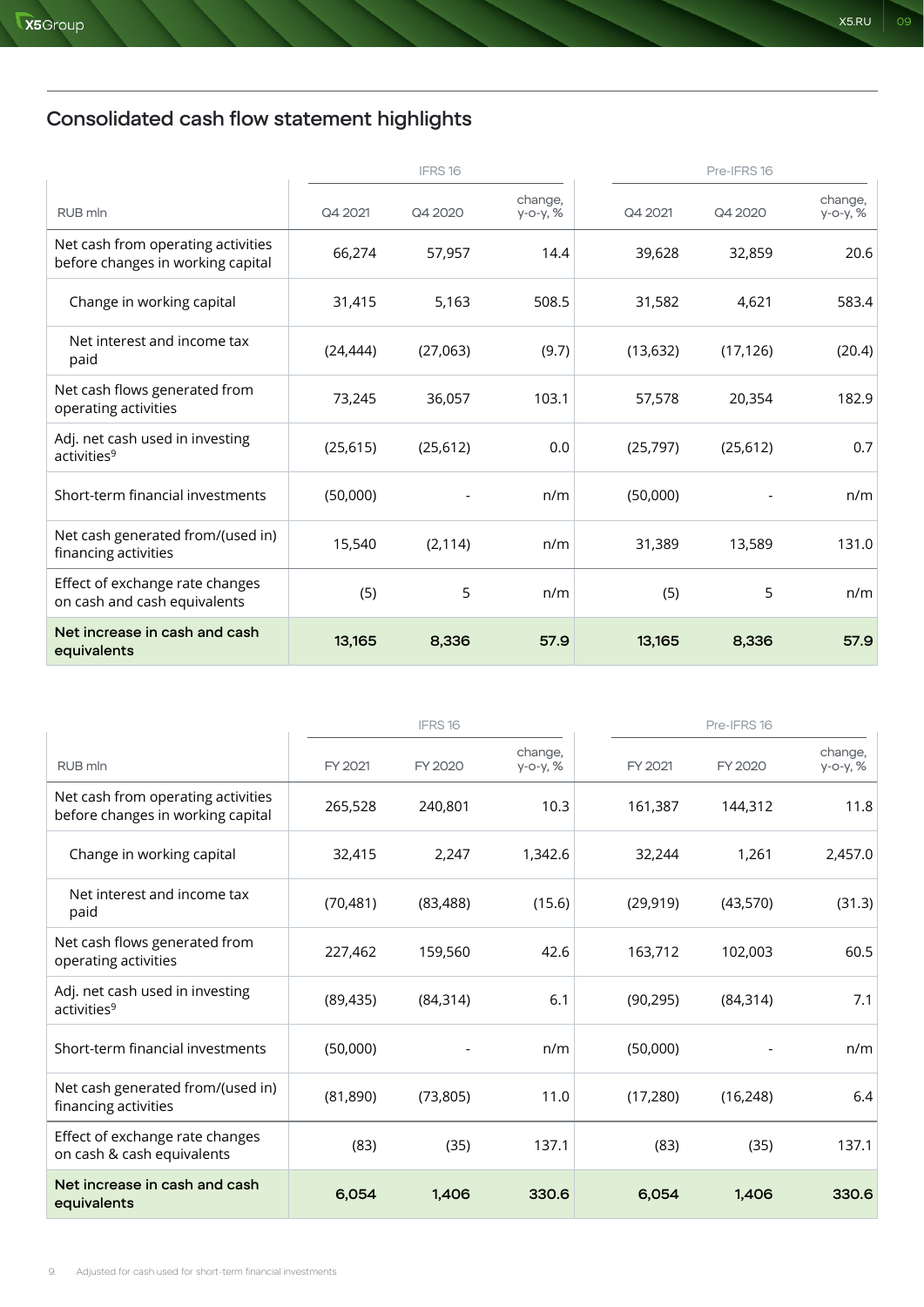In Q4 2021, the Company's net cash from operating activities before changes in working capital under IFRS 16 increased by RUB 8,317 million (up RUB 6,769 million under pre-IFRS 16) and totalled RUB 66,274 million (RUB 39,628 million under pre-IFRS 16), reflecting business growth.

Net cash flow generated from operating activities under IFRS 16 totalled RUB 73,245 million in Q4 2021, up from RUB 36,057 million in Q4 2020 (RUB 57,578 million, up from RUB 20,354 million in Q4 2020 pre-IFRS 16), reflecting business growth and optimisation of cash flow management.

In Q4 2021, adj. net cash used in investing activities, which generally consists of payments for property, plant and equipment, under IFRS 16 increased immaterially and totalled RUB 25,615 million (totalled RUB 25,797 million under pre-IFRS 16). For 2021, adjusted net cash used in investing activities under IFRS 16 increased to RUB 89,435 million (RUB 90,295 million under pre-IFRS 16) from RUB 84,314 million (RUB 84,314 million under pre-IFRS 16) in 2020.

Net cash generated from financing activities under IFRS 16 totalled RUB 15,540 million (RUB 31,389 million pre-IFRS 16) in Q4 2021, compared with negative RUB 2,114 million (positive RUB 13,589 million pre-IFRS 16) in Q4 2020. In 2021, net cash used in financing activities under IFRS 16 increased to RUB 81,890 million from RUB 73,805 million (and increased to RUB 17,280 million from RUB 16,248 million pre-IFRS 16) in 2020.

# Liquidity update

| <b>RUB mln</b>                | 31-Dec-21 | % of total | 31-Dec-20 | % of total | 31-Dec-19 | % of total |
|-------------------------------|-----------|------------|-----------|------------|-----------|------------|
| Total debt                    | 294,338   |            | 261,947   |            | 227,933   |            |
| Short-term debt               | 87,767    | 29.8%      | 77,026    | 29.4%      | 74,755    | 32.8%      |
| Long-term debt                | 206,571   | 70.2%      | 184,921   | 70.6%      | 153,178   | 67.2%      |
| Net debt (pre-IFRS 16)        | 268,276   |            | 241,939   |            | 209,331   |            |
| Net debt/EBITDA (pre-IFRS 16) | 1.67      |            | 1.67      |            | 1.71      |            |
| Lease liabilities (IFRS 16)   | 577,363   |            | 548,501   |            | 484,795   |            |
| Net debt/EBITDA (IFRS 16)     | 3.16      |            | 3.24      |            | 3.28      |            |

The Company's net debt/EBITDA ratio under IFRS 16 was 3.16x (1.67x pre-IFRS 16) as of 31 December 2021.

The Company's debt pre-IFRS 16 is 100% denominated in Russian roubles.

As of 31 December 2021, the Company had access to RUB 482,263 million in available credit limits with major Russian and international banks.

## **Dividends**

In view of the current difficult market conditions and the need to allocate all resources towards supporting X5's ongoing operations, the Supervisory Board recommends that X5 does not pay a final dividend for 2021. This decision is guided by considerations that include X5's crucial role in providing food retail services with over 19,000 stores across Russia; the growing focus on supporting customers as inflation impacts their

household budgets; and the need to support suppliers through difficult times in order to maintain a reliable supply chain and keep store shelves sufficiently stocked. The Supervisory Board believes that successful execution of these priorities will require financial resources, and that all stakeholders of the Company will benefit in the long term from X5 strengthening its reputation as a reliable partner for both customers and suppliers.

# Issuance of audited 2021 Annual Report and financial statements

The Group expects a delay in the completion of the Dutch statutory audit of the annual report due to additional procedures required for companies operating in a primarily Russian environment. The date of release of the audited financial statements and annual report will be communicated in due course.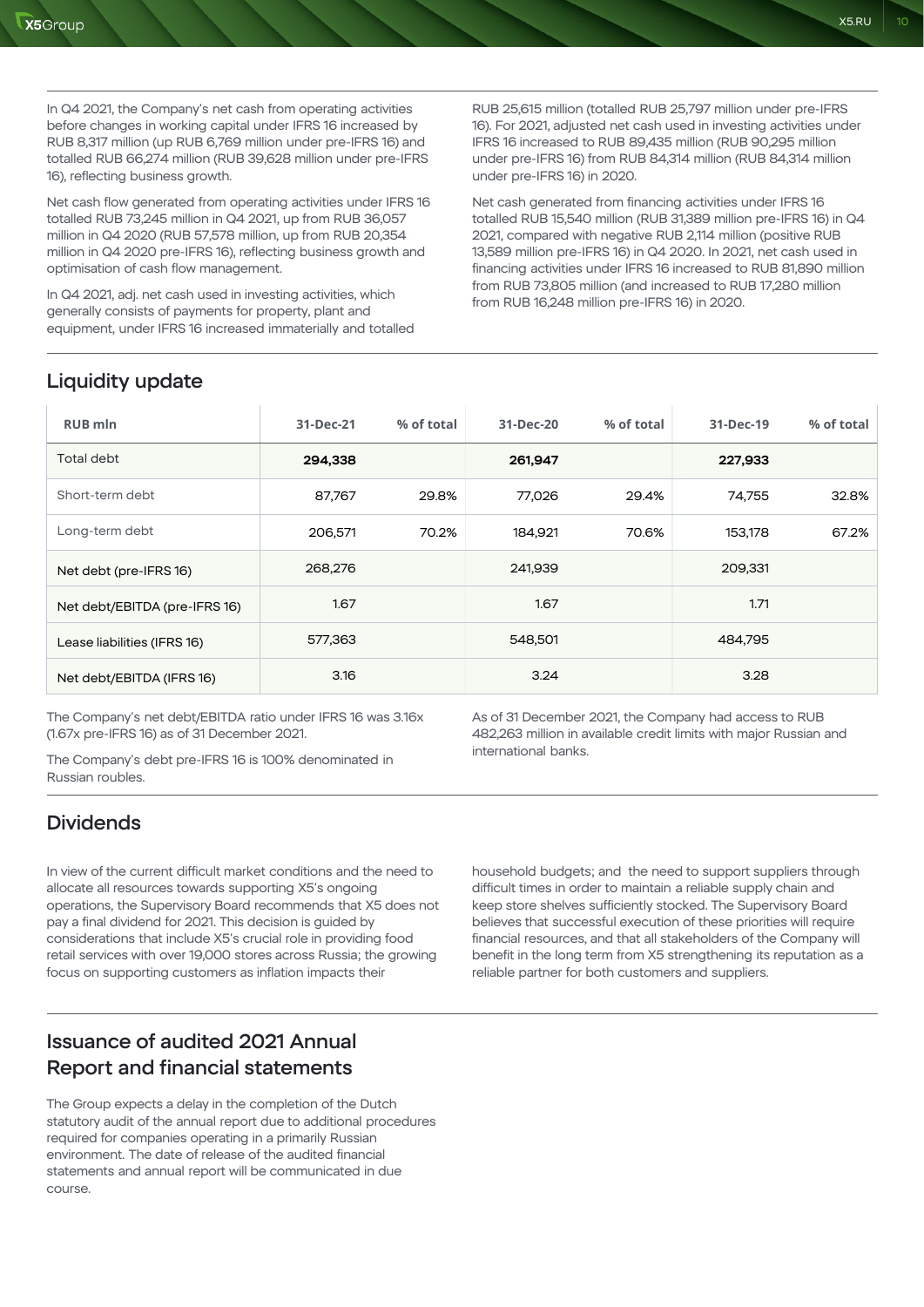### Note to Editors

X5 Retail Group N.V. (LSE and MOEX: FIVE; Fitch, BB+; Moody's, Ba1; S&P, BB+; RAEX, ruAA+ as of 31 December 2021) is a leading Russian food retailer. The Company operates proximity stores under the Pyaterochka brand, Perekrestok supermarkets and Chizhik hard discounters. X5 provides an omnichannel experience to its customers, integrating retail stores and ecommerce through its businesses Vprok.ru Perekrestok, 5Post and Mnogo Lososya.

As of 31 December 2021, X5 had 19,121 Company-operated stores. It has the leading market position in both Moscow and St Petersburg and a significant presence in the European part of Russia. Its store base includes 17,972 Pyaterochka proximity stores, 990 Perekrestok supermarkets and 72 Chizhik hard discounters. The Company operates 47 DCs and 4,654 Company-owned trucks across the Russian Federation.

X5 is one of the largest employers in Russia. The Company employs over 340 thousand people.

For the full year 2021, revenue totalled RUB 2,204,819 million (USD 29,935 million\*), EBITDA pre-IFRS 16 reached RUB 161,024 million (USD 2,186 million), and net profit pre-IFRS 16 for the period amounted to RUB 48,513 million (USD 659 million).

#### Forward-looking statements:

This announcement includes statements that are, or may be deemed to be, "forward-looking statements". These forwardlooking statements can be identified by the fact that they do not only relate to historical or current events. Forward-looking statements often use words such as "anticipate", "target", "expect", "estimate", "intend", "expected", "plan", "goal", "believe", or other words of similar meaning.

By their nature, forward-looking statements involve risk and uncertainty because they relate to future events and circumstances, a number of which are beyond X5 Retail Group N.V.'s control. As a result, actual future results may differ materially from the plans, goals and expectations set out in these forward-looking statements.

Any forward-looking statements made by or on behalf of X5 Retail Group N.V. speak only as of the date of this announcement. Save as required by any applicable laws or regulations, X5 Retail Group N.V. undertakes no obligation publicly to release the results of any revisions to any forwardlooking statements in this document that may occur due to any change in its expectations or to reflect events or circumstances after the date of this document.

### For further details, please contact:

Maria Yazeva

Tel.: +7 (495) 662-88-88 ext. 13-147 e-mail: Maria.Yazeva@x5.ru

 $X5.RU$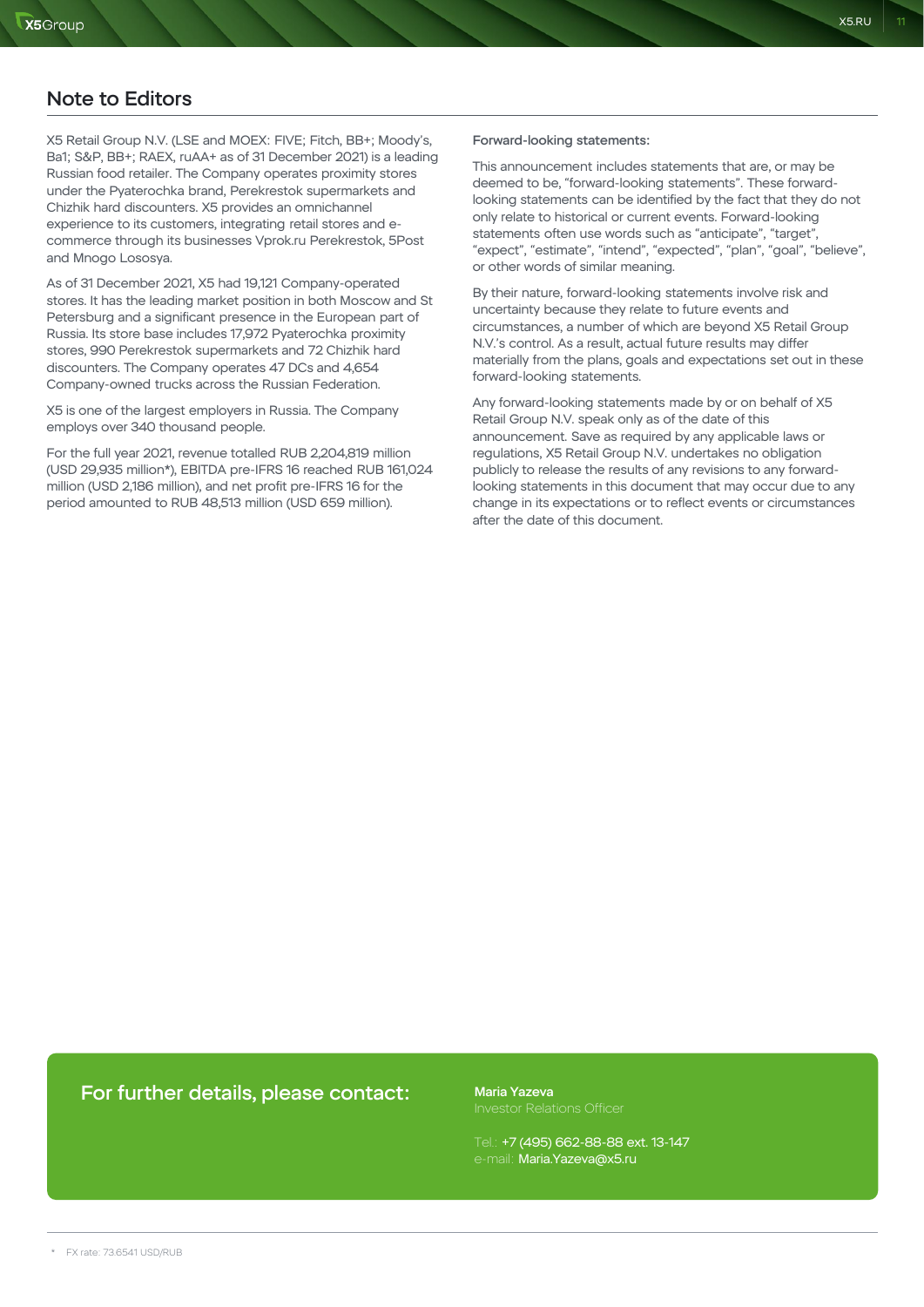X5 Retail Group N.V.

Unaudited Condensed Consolidated Financial Information

31 December 2021

The attached unaudited condensed consolidated statement of financial position, condensed consolidated statement of profit or loss, condensed consolidated statement of comprehensive income, condensed consolidated statement of cash flows and condensed consolidated statement of changes in equity have been prepared on the basis of the X5 Retail Group NV accounting policies as disclosed in the audited annual financial statements for the year ended 31 December 2020. These accounting policies have been consistently applied in the preparation of these statements except for adoption of new standards that are mandatory for financial annual periods beginning on 1 January 2021 and the fact that these statements do not comprise a full set of financial statements as required by International Financial Reporting Standards as adopted by the EU.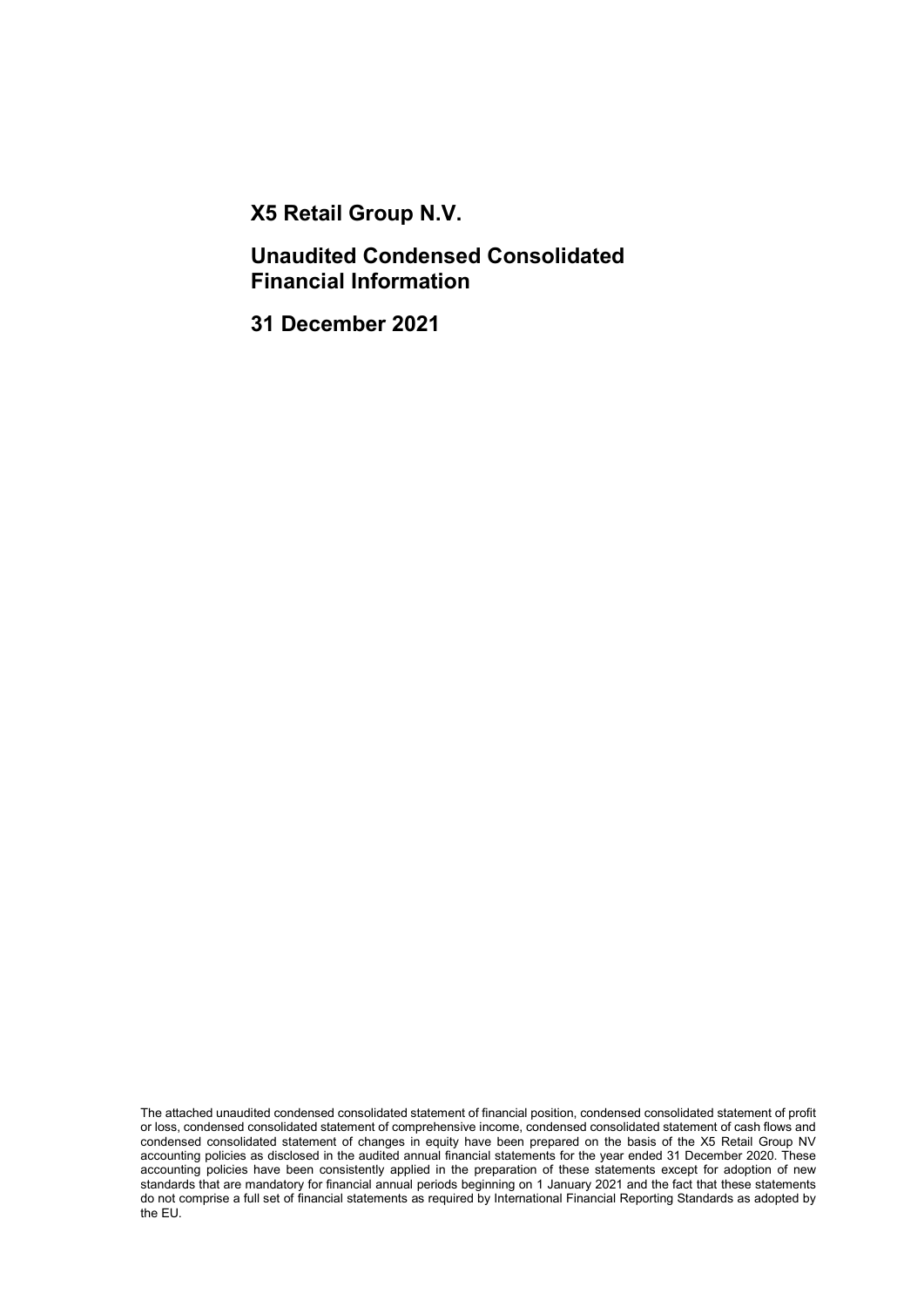|                                                     | 31 December | 31 December   |
|-----------------------------------------------------|-------------|---------------|
|                                                     | 2021        | 2020          |
| <b>Assets</b>                                       |             |               |
| <b>Non-current assets</b>                           |             |               |
| Property, plant and equipment                       | 332,144     | 322,707       |
| Right-of-use assets                                 | 502.325     | 480,511       |
| Investment properties                               | 4,461       | 4,502         |
| Goodwill                                            | 105,028     | 104,890       |
| Other intangible assets                             | 39,006      | 30,757        |
| Investments in associates and joint ventures        | 50          |               |
| Other non-current assets                            | 4,209       | 3,120         |
| Deferred tax assets                                 | 23,047      | 20,458        |
|                                                     | 1,010,270   | 966,945       |
| <b>Current assets</b>                               |             |               |
| Inventories                                         | 166,840     | 144,393       |
| Indemnification asset                               | 435         | 171           |
| Trade, other accounts receivable and prepayments    | 20,190      | 19,277        |
| Current income tax receivable                       | 4,057       | 12,119        |
| VAT and other taxes receivable                      | 8,802       | 10,316        |
| Short-term financial investments                    | 50,092      |               |
| Cash and cash equivalents                           | 26,062      | 20,008        |
|                                                     | 276,478     | 206,284       |
| <b>Total assets</b>                                 | 1,286,748   | 1,173,229     |
|                                                     |             |               |
| <b>Equity and liabilities</b>                       |             |               |
| Equity attributable to equity holders of the parent |             |               |
| Share capital                                       | 2,458       | 2,458         |
| Share premium                                       | 46,127      | 46,086        |
|                                                     | 38,926      |               |
| Retained earnings                                   |             | 46,194<br>104 |
| Share-based payment reserve                         | 118         |               |
|                                                     | 87,629      | 94,842        |
| <b>Total equity</b>                                 | 87,629      | 94,842        |
| <b>Non-current liabilities</b>                      |             |               |
| Long-term borrowings                                | 206,571     | 184,921       |
| Long-term lease liabilities                         | 507,099     | 480,059       |
| Deferred tax liabilities                            | 928         | 2,769         |
| Other non-current liabilities                       | 1,670       | 1,954         |
|                                                     | 716,268     | 669,703       |
|                                                     |             |               |
| <b>Current liabilities</b>                          |             |               |
| Trade accounts payable                              | 212,949     | 170,909       |
| Short-term borrowings                               | 87,767      | 77,026        |
| Interest accrued                                    | 1,792       | 1,380         |
| Short-term lease liabilities                        | 70,264      | 68,442        |
| Short-term contract liabilities                     | 2,392       | 2,198         |
| Current income tax payable                          | 3,014       | 2,753         |
| Provisions and other liabilities                    | 104,673     | 85,976        |
|                                                     | 482,851     | 408,684       |
| <b>Total liabilities</b>                            | 1,199,119   | 1,078,387     |
| <b>Total equity and liabilities</b>                 | 1,286,748   | 1,173,229     |

\_\_\_\_\_\_\_\_\_\_\_\_\_\_\_\_\_\_\_\_\_\_\_\_\_\_ \_\_\_\_\_\_\_\_\_\_\_\_\_\_\_\_\_\_\_\_\_\_\_\_\_\_

Igor Shekhterman Vsevolod Starukhin<br>
Chief Executive Officer<br>
Chief Financial Officer Chief Executive Officer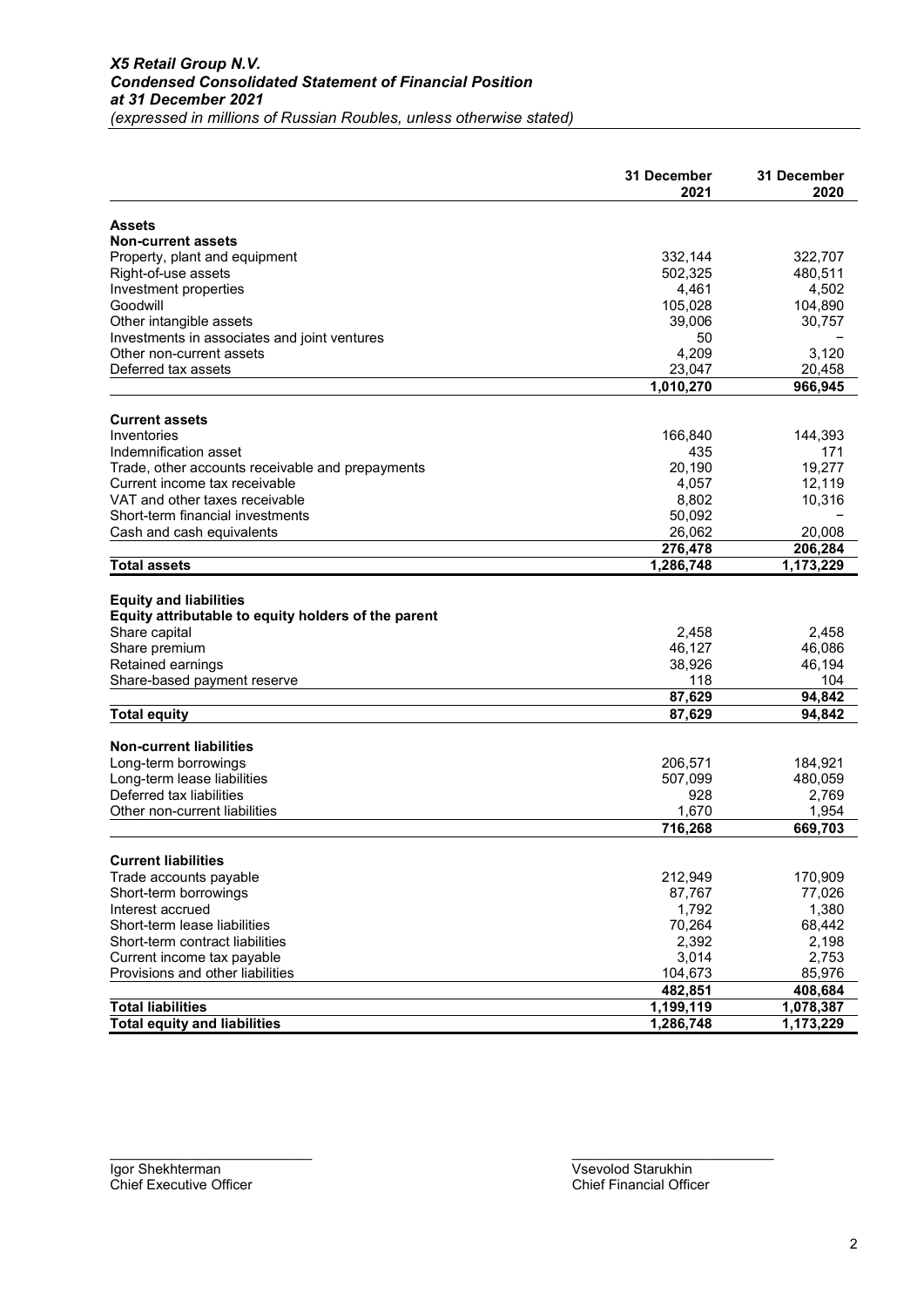|                                                                                                                      | 2021        | 2020        |
|----------------------------------------------------------------------------------------------------------------------|-------------|-------------|
| Revenue                                                                                                              | 2,204,819   | 1,978,026   |
| Cost of sales                                                                                                        | (1,643,502) | (1,483,406) |
| <b>Gross profit</b>                                                                                                  | 561,317     | 494,620     |
| Selling, general and administrative expenses                                                                         | (467, 468)  | (406, 389)  |
| Net impairment losses on financial assets                                                                            | (154)       | (251)       |
| Lease/sublease and other income                                                                                      | 23,877      | 17,737      |
| <b>Operating profit</b>                                                                                              | 117,572     | 105,717     |
| Finance costs                                                                                                        | (57, 815)   | (56, 686)   |
| Finance income                                                                                                       | 586         | 50          |
| Share of loss of associates and joint ventures                                                                       |             | (20)        |
| Net foreign exchange gain/(loss)                                                                                     | 399         | (3, 391)    |
| <b>Profit before tax</b>                                                                                             | 60,742      | 45,670      |
| Income tax expense                                                                                                   | (18,004)    | (17,326)    |
| Profit for the year                                                                                                  | 42,738      | 28,344      |
| Profit for the year attributable to:                                                                                 |             |             |
| Equity holders of the parent                                                                                         | 42,738      | 28,344      |
|                                                                                                                      |             |             |
| Basic earnings per share for profit attributable to the equity<br>holders of the parent (expressed in RUB per share) | 629.55      | 417.54      |
| Diluted earnings per share for profit attributable to the equity                                                     |             |             |
| holders of the parent (expressed in RUB per share)                                                                   | 629.54      | 417.52      |

Igor Shekhterman Vsevolod Starukhin<br>
Chief Executive Officer<br>
Chief Executive Officer Chief Executive Officer

\_\_\_\_\_\_\_\_\_\_\_\_\_\_\_\_\_\_\_\_\_\_\_\_\_\_ \_\_\_\_\_\_\_\_\_\_\_\_\_\_\_\_\_\_\_\_\_\_\_\_\_\_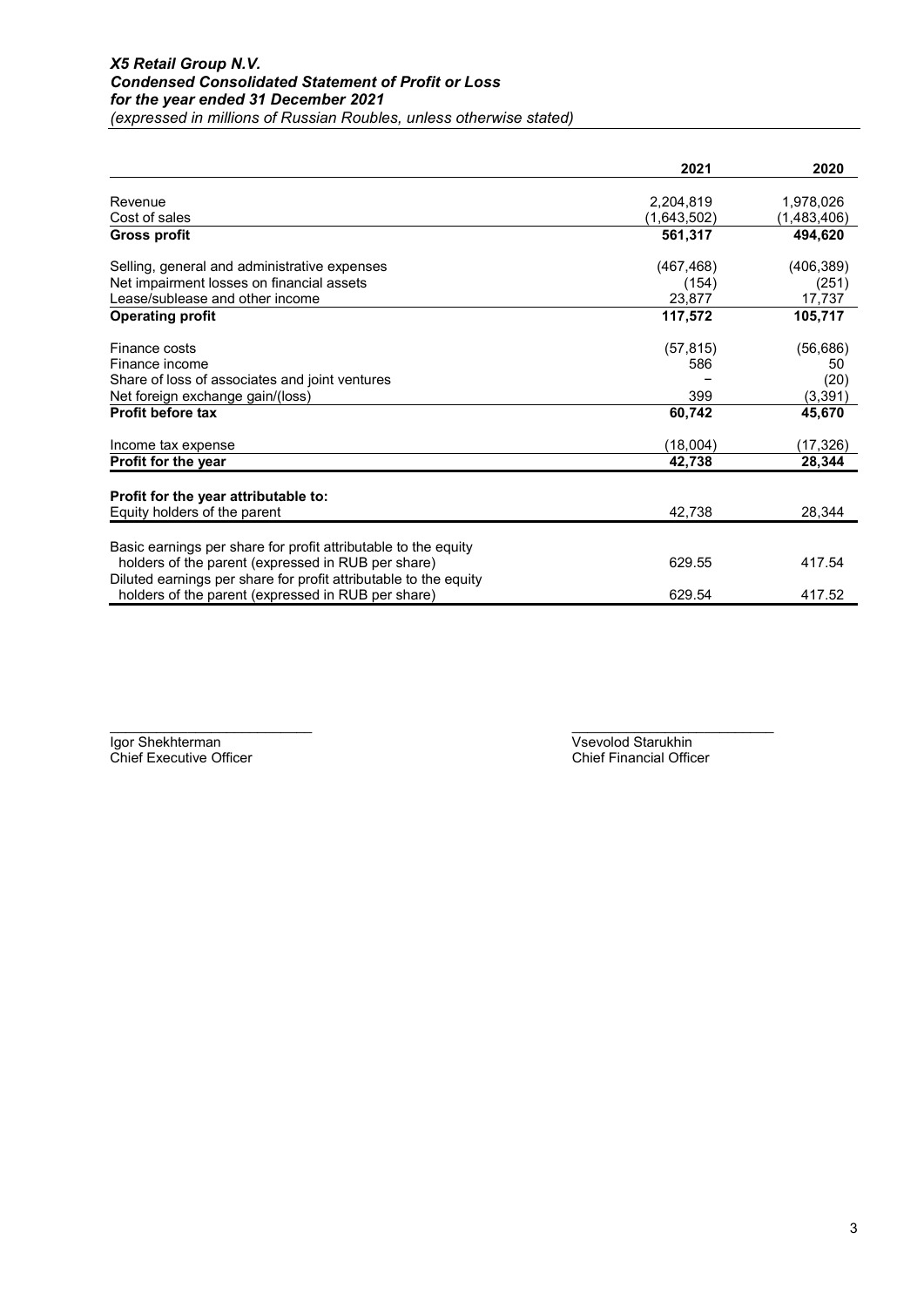|                                                          | 2021   | 2020   |
|----------------------------------------------------------|--------|--------|
|                                                          |        |        |
| Profit for the year                                      | 42.738 | 28,344 |
| Total comprehensive income for the year, net of tax      | 42.738 | 28.344 |
| Total comprehensive income for the year attributable to: |        |        |
| Equity holders of the parent                             | 42.738 | 28.344 |

Chief Executive Officer

\_\_\_\_\_\_\_\_\_\_\_\_\_\_\_\_\_\_\_\_\_\_\_\_\_\_ \_\_\_\_\_\_\_\_\_\_\_\_\_\_\_\_\_\_\_\_\_\_\_\_\_\_ Igor Shekhterman Vsevolod Starukhin<br>
Chief Executive Officer Chief Financial Officer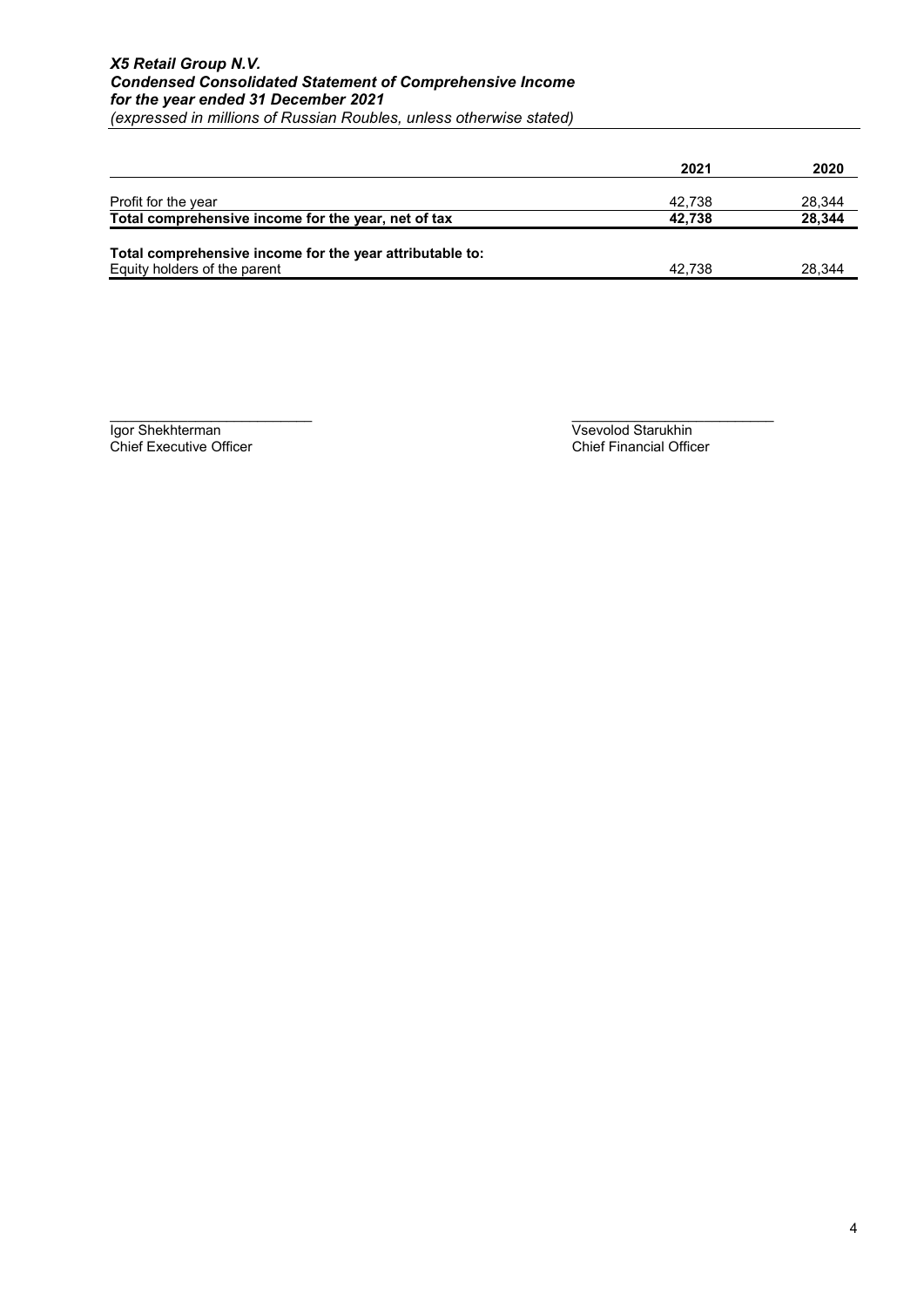|                                                                                                       | <b>Note</b> | 2021              | 2020               |
|-------------------------------------------------------------------------------------------------------|-------------|-------------------|--------------------|
| Profit before tax                                                                                     |             | 60,742            | 45,670             |
| Adjustments for:                                                                                      |             |                   |                    |
| Depreciation, amortisation and impairment of property, plant and                                      |             |                   |                    |
| equipment, right-of-use assets, investment properties, other                                          |             |                   |                    |
| intangible assets and goodwill                                                                        |             | 150,278           | 137,905            |
| Gain on disposal of property plant and equipment, investment                                          |             |                   |                    |
| properties and intangible assets and gain on derecognition of<br>right-of-use assets                  |             | (3, 345)          | (3,705)            |
| Finance costs, net                                                                                    |             | 57,229            | 56,636             |
| Net impairment losses on financial assets                                                             |             | 154               | 251                |
| Impairment of prepayments                                                                             |             | 221               | 237                |
| Share-based compensation expense                                                                      |             | 89                | 60                 |
| Net foreign exchange (gain)/loss                                                                      |             | (399)             | 3,391              |
| Share of loss of associates and joint ventures                                                        |             |                   | 20                 |
| Other non-cash items                                                                                  |             | 559               | 336                |
| Net cash from operating activities before changes                                                     |             |                   |                    |
| in working capital                                                                                    |             | 265,528           | 240,801            |
| Increase in trade, other accounts receivable and prepayments and                                      |             |                   |                    |
| VAT and other taxes receivable                                                                        |             | (1, 198)          | (2, 119)           |
| Increase in inventories                                                                               |             | (22, 447)         | (16, 931)          |
| Increase in trade payable                                                                             |             | 42,108            | 10,491             |
| Increase in other accounts payable and contract liabilities                                           |             | 13,952            | 10,806             |
| Net cash flows from operations                                                                        |             | 297,943           | 243,048            |
| Interest paid                                                                                         |             | (56, 561)         | (55, 461)          |
| Interest received                                                                                     |             | 60                | 44                 |
| Income tax paid                                                                                       |             | (13,980)          | (28,071)           |
| Net cash flows from operating activities                                                              |             | 227,462           | 159,560            |
| Cash flows from investing activities                                                                  |             |                   |                    |
| Purchase of property, plant and equipment and initial direct costs                                    |             |                   |                    |
| associated with right-of-use assets                                                                   |             | (76, 574)         | (73, 427)          |
| Acquisition of businesses, net of cash acquired                                                       |             | (1,771)           | (3, 138)           |
| Proceeds from disposal of property, plant and equipment,                                              |             |                   |                    |
| investment properties and intangible assets                                                           |             | 4,392             | 4,365              |
| Purchase of other intangible assets                                                                   |             | (15, 482)         | (12,084)           |
| Acquisition of interest in associates and joint ventures                                              |             |                   | (150)              |
| Proceeds from sale of interest in associates and joint ventures<br>Payments for financial investments |             | (50,000)          | 120                |
| Net cash flows used in investing activities                                                           |             | (139, 435)        | (84, 314)          |
|                                                                                                       |             |                   |                    |
| Cash flows from financing activities                                                                  |             |                   |                    |
| Proceeds from loans                                                                                   |             | 132,345           | 203,046            |
| Repayment of loans<br>Purchase of treasury shares                                                     |             | (99, 585)         | (169, 175)         |
| Payments of principal portion of lease liabilities                                                    |             | (34)<br>(64, 610) | (126)<br>(57, 557) |
| Dividends paid to equity holders of the parent                                                        |             | (50,006)          | (49, 993)          |
| Net cash flows used in financing activities                                                           |             | (81, 890)         | (73, 805)          |
|                                                                                                       |             |                   |                    |
| Effect of exchange rate changes on cash and cash equivalents                                          |             | (83)              | (35)               |
| Net increase in cash and cash equivalents                                                             |             | 6,054             | 1,406              |
| Movements in cash and cash equivalents                                                                |             |                   |                    |
| Cash and cash equivalents at the beginning of the year                                                |             | 20,008            | 18,602             |
| Net increase in cash and cash equivalents                                                             |             | 6,054             | 1,406              |
| Cash and cash equivalents at the end of the year                                                      |             | 26,062            | 20,008             |

\_\_\_\_\_\_\_\_\_\_\_\_\_\_\_\_\_\_\_\_\_\_\_\_\_\_ \_\_\_\_\_\_\_\_\_\_\_\_\_\_\_\_\_\_\_\_\_\_\_\_\_\_ Igor Shekhterman Vsevolod Starukhin<br>
Chief Executive Officer<br>
Chief Financial Officer Chief Executive Officer